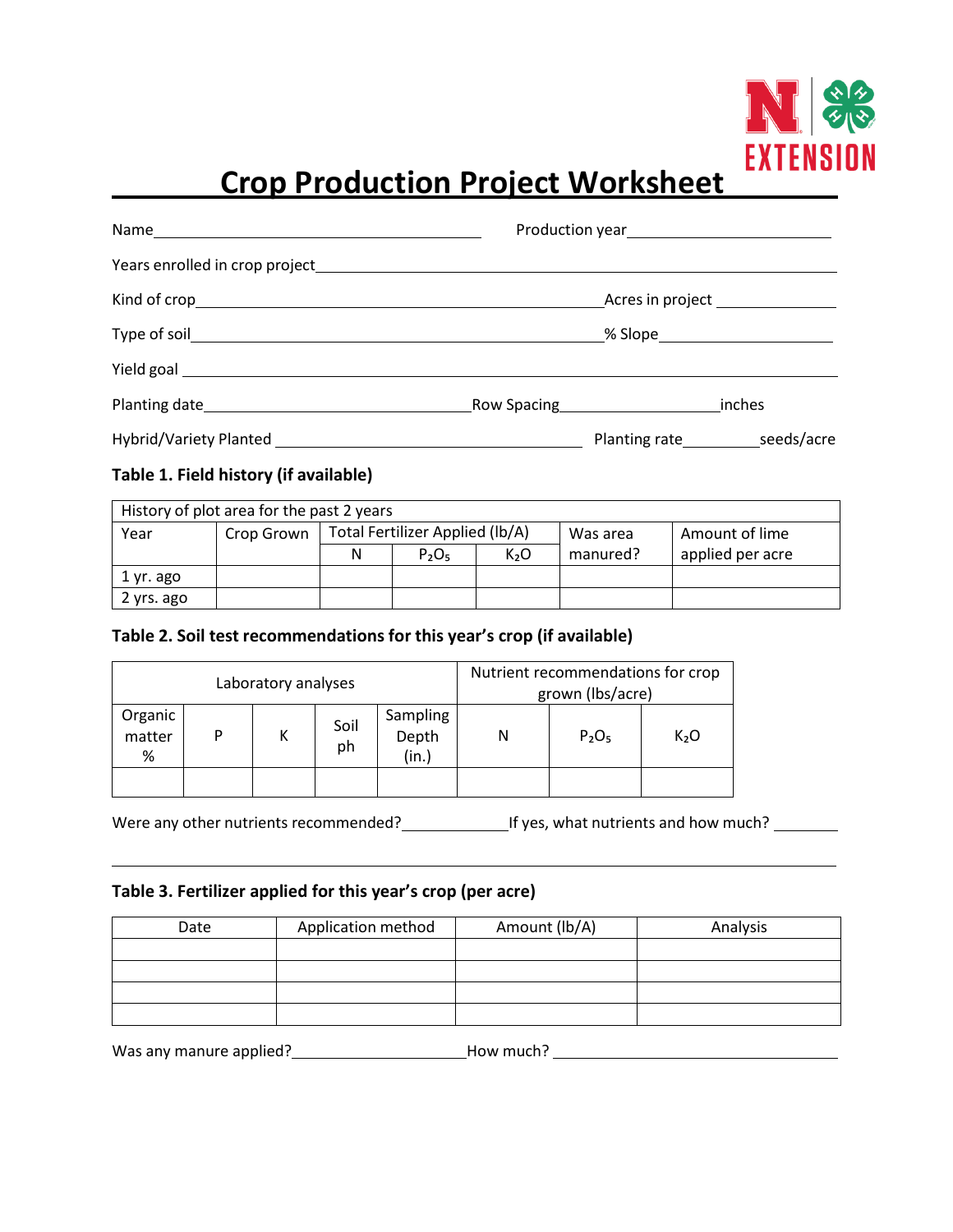Type of tillage (conventional, strip-till, no-till) Conservation practices applied (cover crops, buffer strips, etc.) \_\_\_\_\_\_\_\_\_\_\_\_\_\_ Pests found during scouting (weeds, insects, diseases) \_\_\_\_\_\_\_\_\_\_\_\_\_\_\_\_\_\_\_\_\_\_\_\_\_ Pest control methods used such as herbicides, insecticides and fungicides Was the field irrigated? Yes or No If irrigated, what type of irrigation was used and how much water was applied? \_\_\_\_\_\_\_\_\_\_\_\_\_\_\_\_\_\_\_\_\_ What observations did you make? (Weather during the growing season, crop growth, etc) ?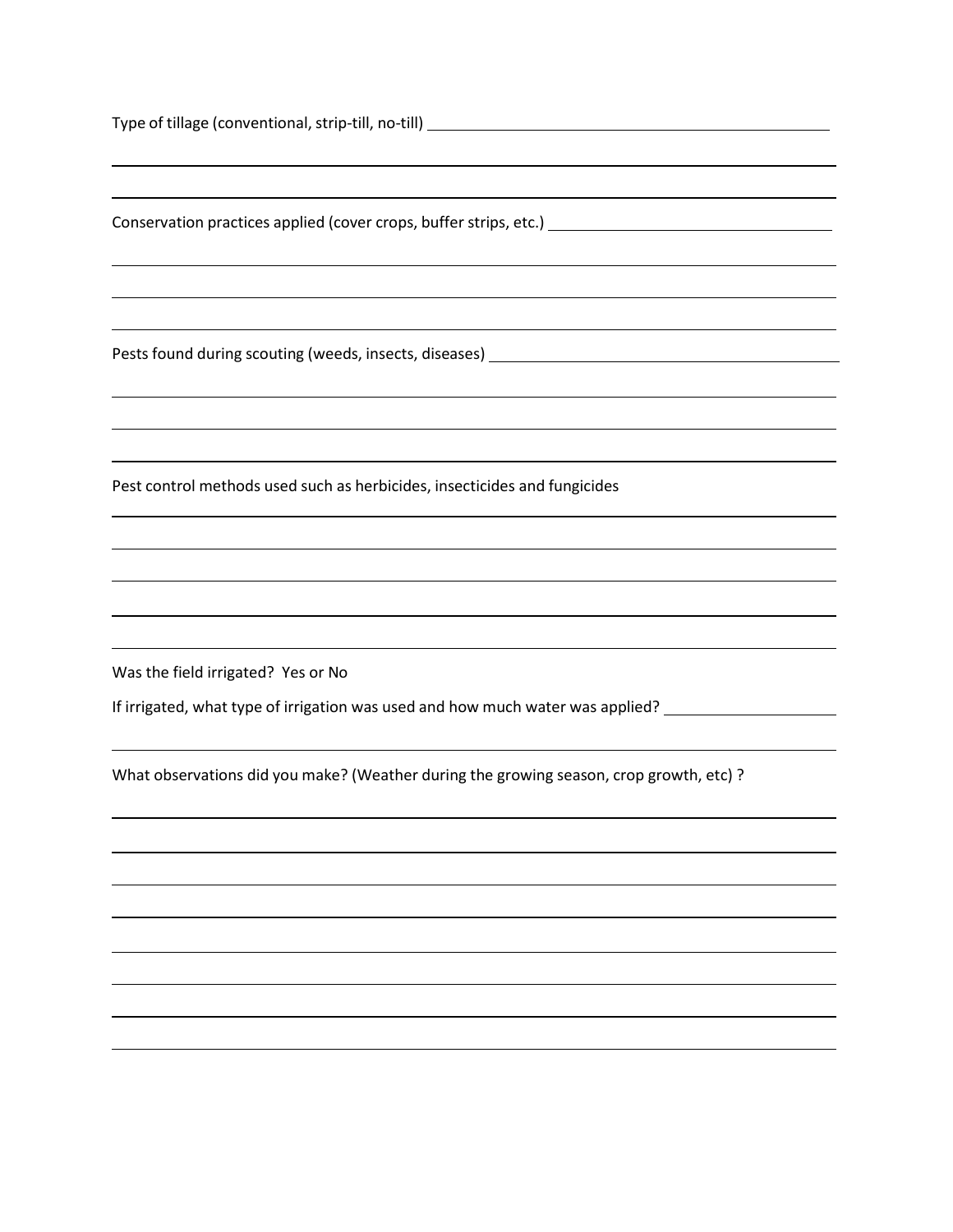## **Table 4. Harvest report (If harvest was finished before fair)**

|                 | Harvest moisture |              |
|-----------------|------------------|--------------|
| Date of harvest | percentage       | Yield (bu/A) |
|                 |                  |              |

## **Table 5. Costs (If Available)**

| 1. | Machinery costs:                                                   | $\zeta$ and $\zeta$             | per acre |                                                                                  |                                             |
|----|--------------------------------------------------------------------|---------------------------------|----------|----------------------------------------------------------------------------------|---------------------------------------------|
| 2. | Seed:                                                              | $\zeta$                         | per acre |                                                                                  |                                             |
| 3. | Fertilizer:                                                        | \$__________________per acre    |          |                                                                                  |                                             |
|    | 4. Herbicides:                                                     | \$_________________per acre     |          |                                                                                  |                                             |
|    | 5. Insecticides:                                                   | \$__________________per acre    |          |                                                                                  |                                             |
|    | 6. Fungicides:                                                     | \$ ___________________per acre  |          |                                                                                  |                                             |
|    | 7. Land charge if rented:                                          | $$$ per acre                    |          |                                                                                  |                                             |
|    | 8. Land taxes if owned:                                            | $\frac{1}{2}$ per acre          |          |                                                                                  |                                             |
|    | 9. Irrigation Cost:                                                | \$__________________per acre    |          |                                                                                  |                                             |
|    | 10. Drying Cost:                                                   | \$ __________________per acre   |          |                                                                                  |                                             |
|    | 11. Hauling Cost:                                                  | \$ ____________________per acre |          |                                                                                  |                                             |
|    | 12. Insurance Cost:                                                | \$_________________per acre     |          |                                                                                  |                                             |
|    | 13. Other Costs:                                                   | \$__________________per acre    |          |                                                                                  |                                             |
|    | 14. Total Costs:                                                   | $\sharp$ and $\sharp$           | per acre |                                                                                  |                                             |
|    | Table 6. Value of Crop (Use expected if crop is not yet harvested) |                                 |          |                                                                                  |                                             |
|    | Expected price: \$_________________per bushel                      |                                 |          |                                                                                  | Actual price: \$_________________per bushel |
|    |                                                                    |                                 |          |                                                                                  |                                             |
|    | Expected yield: _______________________bu/acre                     |                                 |          | Actual yield: bu/acre                                                            |                                             |
|    |                                                                    |                                 |          |                                                                                  |                                             |
|    |                                                                    |                                 |          |                                                                                  |                                             |
|    |                                                                    |                                 |          | What did you learn from doing the crops project? _______________________________ |                                             |
|    |                                                                    |                                 |          |                                                                                  |                                             |
|    |                                                                    |                                 |          |                                                                                  |                                             |
|    |                                                                    |                                 |          |                                                                                  |                                             |
|    |                                                                    |                                 |          |                                                                                  |                                             |
|    |                                                                    |                                 |          |                                                                                  |                                             |
|    |                                                                    |                                 |          |                                                                                  |                                             |
|    |                                                                    |                                 |          |                                                                                  |                                             |
|    |                                                                    |                                 |          |                                                                                  |                                             |
|    |                                                                    |                                 |          |                                                                                  |                                             |